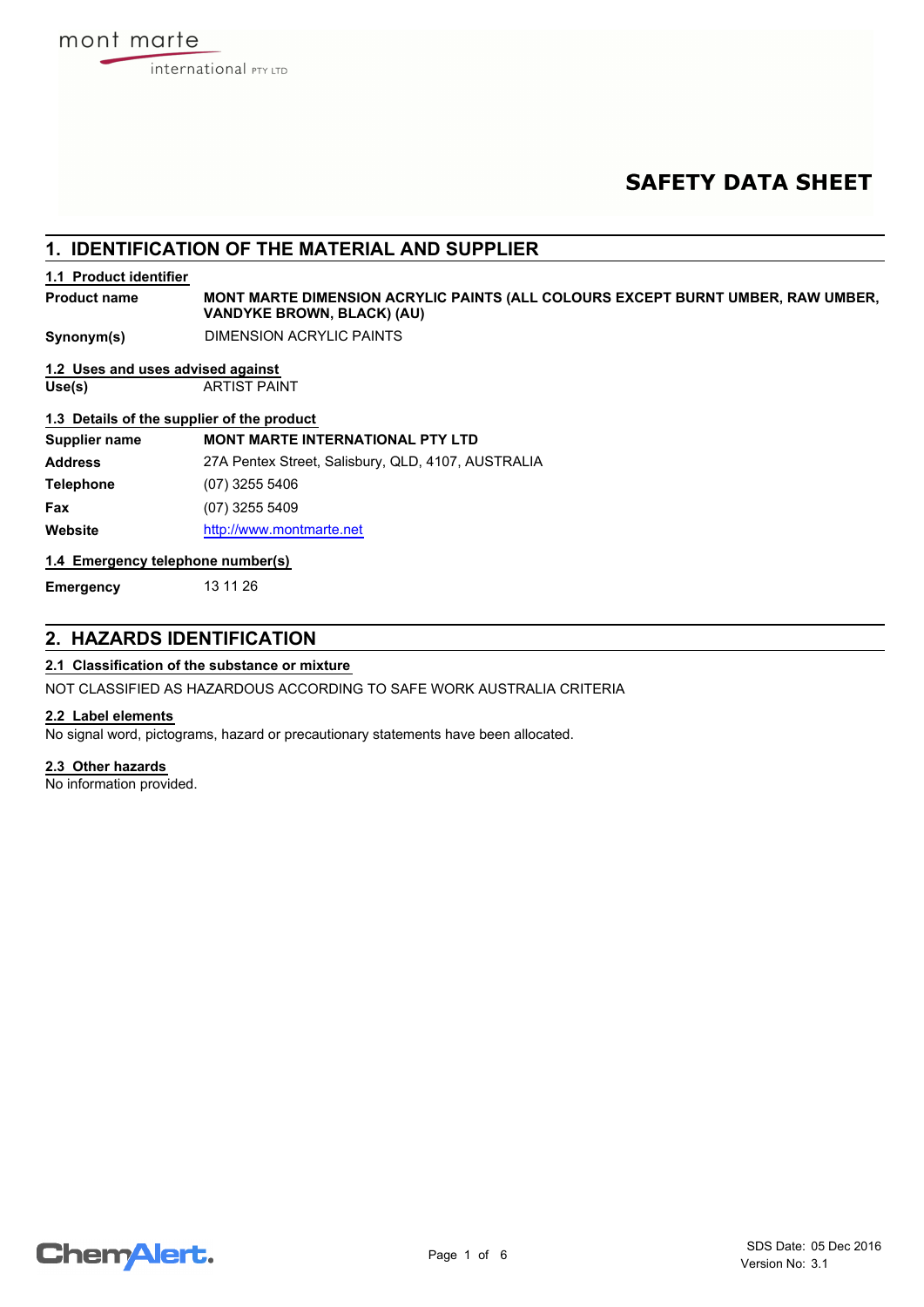# **3. COMPOSITION/ INFORMATION ON INGREDIENTS**

### **3.1 Substances / Mixtures**

| Ingredient                                                                                      | <b>CAS Number</b> | <b>EC Number</b> | Content   |
|-------------------------------------------------------------------------------------------------|-------------------|------------------|-----------|
| <b>WATER</b>                                                                                    | 7732-18-5         | 231-791-2        | 40 to 70% |
| POLYACRYLIC ACID                                                                                | 9003-01-4         |                  | 30 to 40% |
| PIGMENT(S)                                                                                      |                   |                  | $30%$     |
| 2-AMINO-2-METHYL-1-PROPANOL                                                                     | 124-68-5          | 204-709-8        | $< 1\%$   |
| <b>MIXTURE OF:</b><br>5-CHLORO-2-METHYL-4-ISOTHIAZOLIN-3-ONE AND<br>2-METHYL-2HISOTHIAZOL-3-ONE | 55965-84-9        | 611-341-5        | $< 0.1\%$ |
| NON HAZARDOUS INGREDIENTS                                                                       | Not Available     | Not Available    | Remainder |
| PROPYLENE GLYCOL (PROPANE-1,2-DIOL)                                                             | $57 - 55 - 6$     | 200-338-0        | $< 5\%$   |
| HYDROXYETHYL CELLULOSE                                                                          | 9004-62-0         | 618-387-5        | $1\%$     |

## **4. FIRST AID MEASURES**

## **4.1 Description of first aid measures**

If in eyes, hold eyelids apart and flush continuously with running water. Continue flushing until advised to stop by a Poisons Information Centre, a doctor, or for at least 15 minutes.

**Inhalation** If inhaled, remove from contaminated area. Apply artificial respiration if not breathing.

If skin or hair contact occurs, remove contaminated clothing and flush skin and hair with running water. Continue flushing with water until advised to stop by a Poisons Information Centre or a doctor. **Skin**

For advice, contact a Poisons Information Centre on 13 11 26 (Australia Wide) or a doctor (at once). If swallowed, do not induce vomiting. **Ingestion**

**First aid facilities** None allocated.

#### **4.2 Most important symptoms and effects, both acute and delayed**

Adverse effects not expected from this product under normal conditions of use.

### **4.3 Immediate medical attention and special treatment needed**

Treat symptomatically.

**Eye**

## **5. FIRE FIGHTING MEASURES**

#### **5.1 Extinguishing media**

Use an extinguishing agent suitable for the surrounding fire.

#### **5.2 Special hazards arising from the substance or mixture**

Non flammable. May evolve toxic gases if strongly heated.

#### **5.3 Advice for firefighters**

No fire or explosion hazard exists.

#### **5.4 Hazchem code**

None allocated.

## **6. ACCIDENTAL RELEASE MEASURES**

### **6.1 Personal precautions, protective equipment and emergency procedures**

Wear Personal Protective Equipment (PPE) as detailed in section 8 of the SDS.

### **6.2 Environmental precautions**

Prevent product from entering drains and waterways.

#### **6.3 Methods of cleaning up**

If spilt, collect and reuse where possible. Alternatively, contain spillage, then collect and place in suitable containers for disposal.

# **ChemAlert.**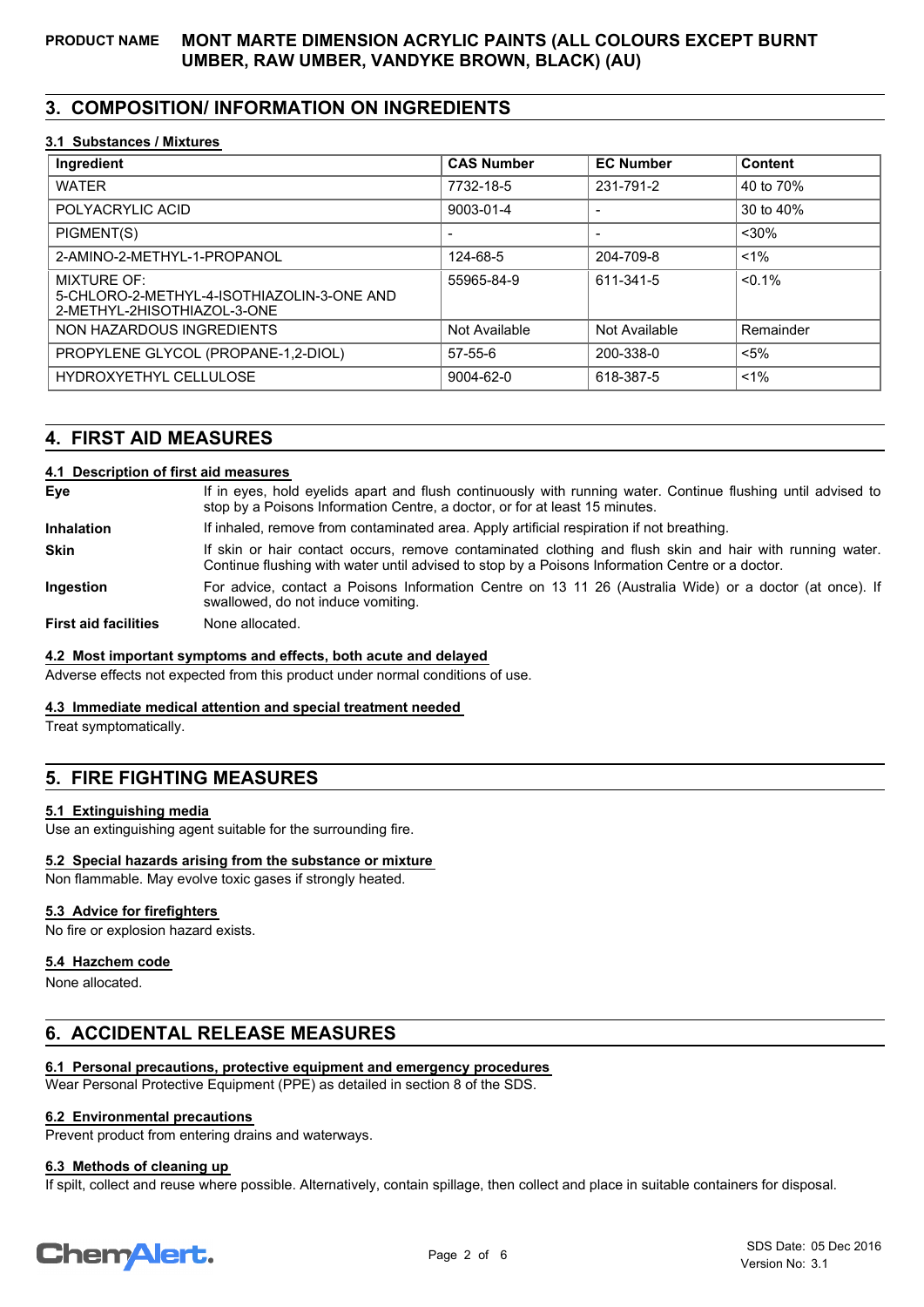#### **6.4 Reference to other sections**

See Sections 8 and 13 for exposure controls and disposal.

## **7. HANDLING AND STORAGE**

#### **7.1 Precautions for safe handling**

Before use carefully read the product label. Use of safe work practices are recommended to avoid eye or skin contact and inhalation. Observe good personal hygiene, including washing hands before eating. Prohibit eating, drinking and smoking in contaminated areas.

#### **7.2 Conditions for safe storage, including any incompatibilities**

Store in a cool, dry, well ventilated area, removed from incompatible substances and foodstuffs. Ensure containers are adequately labelled, protected from physical damage and sealed when not in use.

#### **7.3 Specific end use(s)**

No information provided.

## **8. EXPOSURE CONTROLS / PERSONAL PROTECTION**

### **8.1 Control parameters**

#### **Exposure standards**

| <b>Ingredient</b>                              | <b>Reference</b> | <b>TWA</b> |                   | <b>STEL</b>              |                          |
|------------------------------------------------|------------------|------------|-------------------|--------------------------|--------------------------|
|                                                |                  | ppm        | ma/m <sup>3</sup> | ppm                      | ma/m <sup>3</sup>        |
| Propane-1,2-diol (particulates only)           | SWA (AUS)        | $- -$      | 10                | $\overline{\phantom{a}}$ | $\overline{\phantom{a}}$ |
| Propane-1,2-diol (total vapour & particulates) | SWA (AUS)        | 150        | 474               | $- -$                    | $- -$                    |

#### **Biological limits**

No biological limit values have been entered for this product.

#### **8.2 Exposure controls**

**Engineering controls** Avoid inhalation. Use in well ventilated areas.

#### **PPE**

| Eye / Face   | When using large quantities or where heavy contamination is likely, wear splash-proof goggles. |
|--------------|------------------------------------------------------------------------------------------------|
| <b>Hands</b> | With prolonged use, wear PVC or rubber gloves.                                                 |
| <b>Body</b>  | Not required under normal conditions of use.                                                   |
| Respiratory  | Not required under normal conditions of use.                                                   |

## **9. PHYSICAL AND CHEMICAL PROPERTIES**

## **9.1 Information on basic physical and chemical properties**

| <b>Appearance</b>                | <b>COLOURED PASTE</b> |
|----------------------------------|-----------------------|
| Odour                            | <b>ODOURLESS</b>      |
| Flammability                     | <b>NON FLAMMABLE</b>  |
| <b>Flash point</b>               | NOT RELEVANT          |
| <b>Boiling point</b>             | $100^{\circ}$ C       |
| <b>Melting point</b>             | <b>NOT AVAILABLE</b>  |
| <b>Evaporation rate</b>          | <b>NOT AVAILABLE</b>  |
| рH                               | 8.0 to 9.0            |
| Vapour density                   | <b>NOT AVAILABLE</b>  |
| <b>Specific gravity</b>          | 1.09 to 1.29          |
| Solubility (water)               | <b>SOLUBLE</b>        |
| Vapour pressure                  | <b>NOT AVAILABLE</b>  |
| <b>Upper explosion limit</b>     | <b>NOT RELEVANT</b>   |
| <b>Lower explosion limit</b>     | <b>NOT RELEVANT</b>   |
| <b>Partition coefficient</b>     | <b>NOT AVAILABLE</b>  |
| <b>Autoignition temperature</b>  | <b>NOT AVAILABLE</b>  |
| <b>Decomposition temperature</b> | <b>NOT AVAILABLE</b>  |
| Viscosity                        | <b>NOT AVAILABLE</b>  |
| <b>Explosive properties</b>      | <b>NOT AVAILABLE</b>  |

# **ChemAlert.**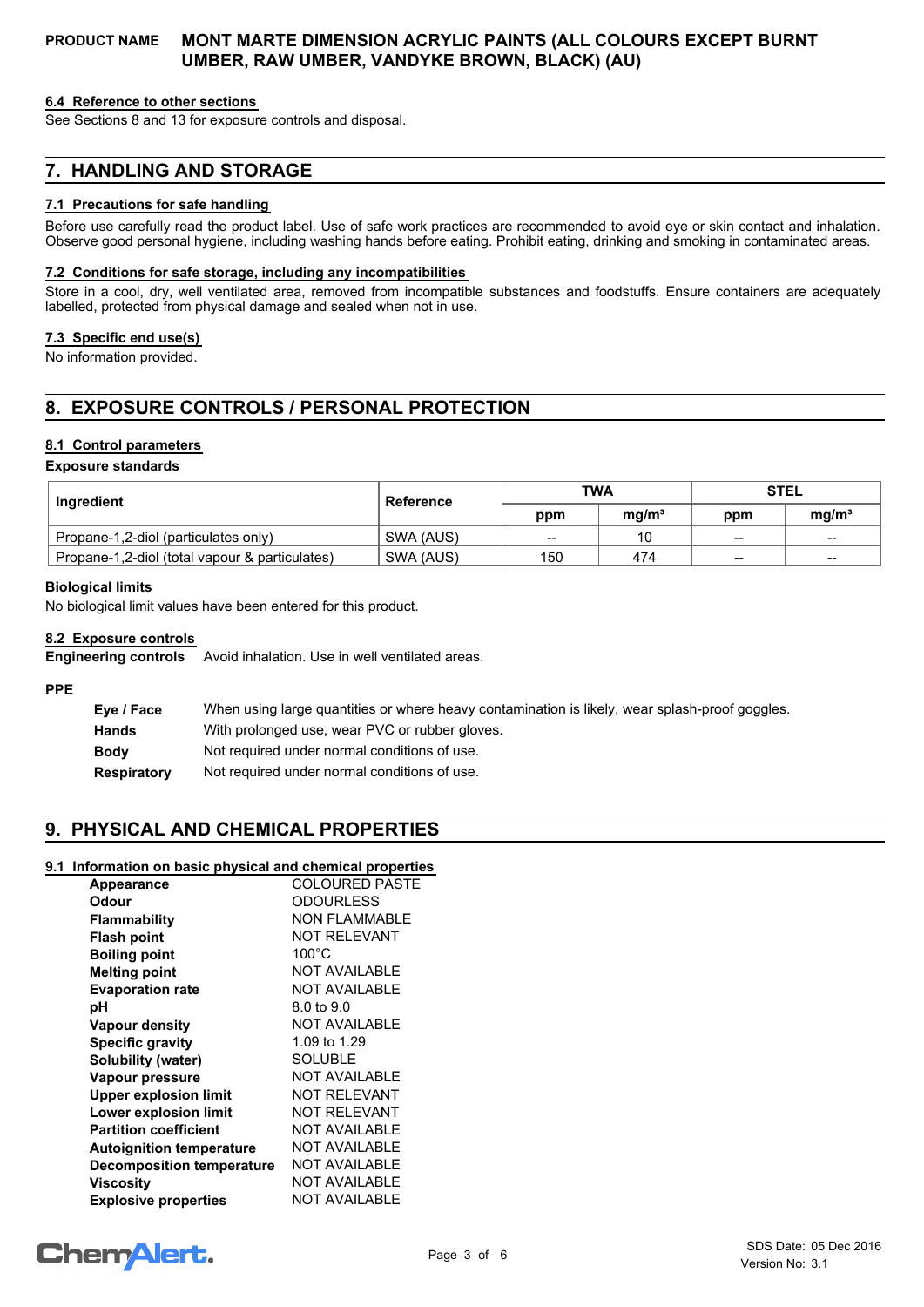#### **9.1 Information on basic physical and chemical properties**

**Oxidising properties** NOT AVAILABLE **Odour threshold** NOT AVAILABLE

## **10. STABILITY AND REACTIVITY**

### **10.1 Reactivity**

Carefully review all information provided in sections 10.2 to 10.6.

## **10.2 Chemical stability**

Stable under recommended conditions of storage.

#### **10.3 Possibility of hazardous reactions**

Polymerization is not expected to occur.

#### **10.4 Conditions to avoid**

Avoid contact with incompatible substances.

#### **10.5 Incompatible materials**

Incompatible with oxidising agents (e.g. hypochlorites), acids (e.g. nitric acid) and alkalis (e.g. sodium hydroxide).

#### **10.6 Hazardous decomposition products**

May evolve toxic gases if heated to decomposition.

## **11. TOXICOLOGICAL INFORMATION**

#### **11.1 Information on toxicological effects**

**Acute toxicity**

No known toxicity data is available for this product. Based on available data, the classification criteria are not met.

#### **Information available for the ingredient(s):**

| Ingredient                                                                                      | <b>Oral Toxicity (LD50)</b> | <b>Dermal Toxicity (LD50)</b> | <b>Inhalation Toxicity</b><br>(LC50) |
|-------------------------------------------------------------------------------------------------|-----------------------------|-------------------------------|--------------------------------------|
| POLYACRYLIC ACID                                                                                | 2500 mg/kg (rat)            | --                            | --                                   |
| 2-AMINO-2-METHYL-1-PROPANOL                                                                     | 2150 mg/kg (mouse)          | --                            | --                                   |
| <b>MIXTURE OF:</b><br>5-CHLORO-2-METHYL-4-ISOTHIAZOLIN-3-ONE<br>AND 2-METHYL-2HISOTHIAZOL-3-ONE | 53 mg/kg (rat)              | --                            | --                                   |
| PROPYLENE GLYCOL (PROPANE-1,2-DIOL)                                                             | > 2080 mg/kg (quail)        | 20800 mg/kg (rabbit)          | --                                   |

| <b>Skin</b>                 | Not classified as a skin irritant. Contact may result in mild irritation.                 |
|-----------------------------|-------------------------------------------------------------------------------------------|
| Eye                         | Not classified as an eye irritant. Contact may cause discomfort, lacrimation and redness. |
| <b>Sensitisation</b>        | Not classified as causing skin or respiratory sensitisation.                              |
| <b>Mutagenicity</b>         | Not classified as a mutagen.                                                              |
| Carcinogenicity             | Not classified as a carcinogen.                                                           |
| <b>Reproductive</b>         | Not classified as a reproductive toxin.                                                   |
| STOT - single<br>exposure   | Not classified as causing organ damage from single exposure.                              |
| STOT - repeated<br>exposure | Not classified as causing organ damage from repeated exposure.                            |
| <b>Aspiration</b>           | This product does not present an aspiration hazard.                                       |

## **12. ECOLOGICAL INFORMATION**

## **12.1 Toxicity**

No information provided.

**12.2 Persistence and degradability**

No information provided.

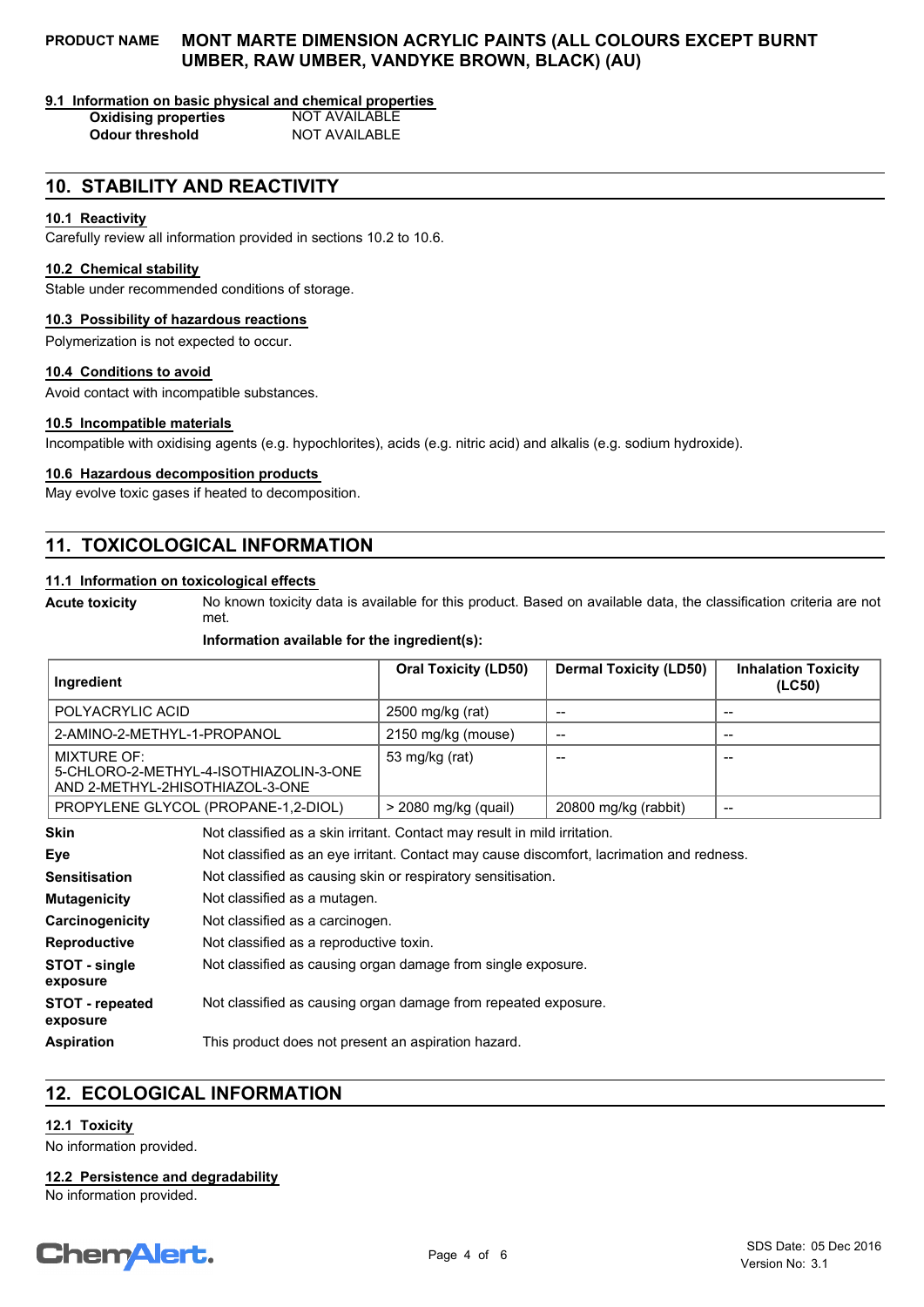#### **12.3 Bioaccumulative potential**

No information provided.

#### **12.4 Mobility in soil**

No information provided.

#### **12.5 Other adverse effects**

No information provided.

## **13. DISPOSAL CONSIDERATIONS**

#### **13.1 Waste treatment methods**

For small amounts, absorb with sand, vermiculite or similar and dispose of to an approved landfill site. Contact the manufacturer/supplier for additional information if disposing of large quantities (if required). **Waste disposal** Legislation **Dispose of in accordance with relevant local legislation.** 

## **14. TRANSPORT INFORMATION**

#### **NOT CLASSIFIED AS A DANGEROUS GOOD BY THE CRITERIA OF THE ADG CODE, IMDG OR IATA**

|                                     | <b>LAND TRANSPORT (ADG)</b> | <b>SEA TRANSPORT (IMDG / IMO)</b> | AIR TRANSPORT (IATA / ICAO) |
|-------------------------------------|-----------------------------|-----------------------------------|-----------------------------|
| 14.1 UN Number                      | None allocated.             | None allocated.                   | None allocated.             |
| 14.2 Proper<br><b>Shipping Name</b> | None allocated.             | None allocated.                   | None allocated.             |
| 14.3 Transport<br>hazard class      | None allocated.             | None allocated.                   | None allocated.             |
| 14.4 Packing Group                  | None allocated.             | None allocated.                   | None allocated.             |

**14.5 Environmental hazards**

No information provided.

**14.6 Special precautions for user**

**Hazchem code** None allocated.

## **15. REGULATORY INFORMATION**

**15.1 Safety, health and environmental regulations/legislation specific for the substance or mixture**

A poison schedule number has not been allocated to this product using the criteria in the Standard for the Uniform Scheduling of Medicines and Poisons (SUSMP). **Poison schedule**

Safework Australia criteria is based on the Globally Harmonised System (GHS) of Classification and Labelling of Chemicals. **Classifications**

The classifications and phrases listed below are based on the Approved Criteria for Classifying Hazardous Substances [NOHSC: 1008(2004)].

**Risk phrases** None allocated. **Hazard codes** None allocated.

**Safety phrases** None allocated.

**AUSTRALIA: AICS (Australian Inventory of Chemical Substances)** All components are listed on AICS, or are exempt. **Inventory listing(s)**

## **16. OTHER INFORMATION**

#### **Additional information**